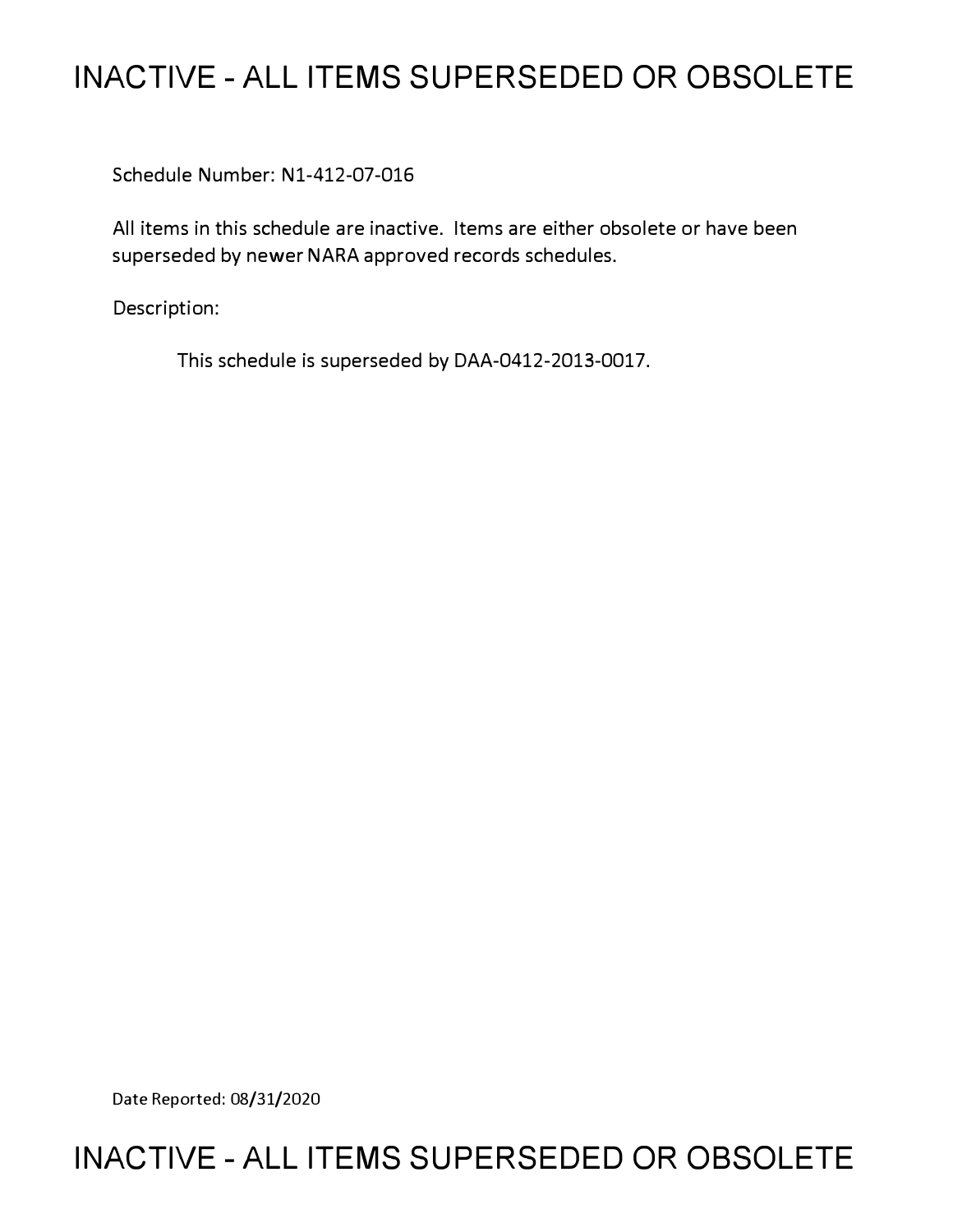|                                                                                |                  | <b>REQUEST FOR RECORDS DISPOSITION AUTHORITY</b>                            |                     |              | <b>JOB NUMBER</b>                                                                                                                                         | <u>NI - 412 - 07 - 16</u>                                                 |                                    |
|--------------------------------------------------------------------------------|------------------|-----------------------------------------------------------------------------|---------------------|--------------|-----------------------------------------------------------------------------------------------------------------------------------------------------------|---------------------------------------------------------------------------|------------------------------------|
| To: NATIONAL ARCHIVES and RECORDS ADMINISTRATION (NIR)<br>WASHINGTON, DC 20408 |                  |                                                                             |                     |              | $\overline{a}$<br>DATE RECEIVED<br>28/2006                                                                                                                |                                                                           |                                    |
| 1 FROM (Agency or establishment)                                               |                  |                                                                             |                     |              | NOTÍFICATION TO AGENCY                                                                                                                                    |                                                                           |                                    |
|                                                                                |                  | U.S. Environmental Protection Agency                                        |                     |              |                                                                                                                                                           |                                                                           |                                    |
| 2 MAJOR SUBDIVISION<br>3 MINOR SUBDIVISION                                     |                  |                                                                             |                     |              | In accordance with the provisions of 44 U.S.C.<br>disposition request,<br>3303a,<br>the<br>including<br>amendments, is approved except for items that may |                                                                           |                                    |
|                                                                                |                  |                                                                             |                     | be           |                                                                                                                                                           | marked Adisposition not approvedes or<br>Awithdrawn $\cong$ in column 10. |                                    |
|                                                                                |                  | 4 NAME OF PERSON WITH WHOM TO CONFER                                        | 5 TELEPHONE         | <b>DATE</b>  |                                                                                                                                                           | ARCHIVIST OF THE UNITED STATES                                            |                                    |
| John B. Ellis                                                                  |                  |                                                                             | 202-566-1643        |              |                                                                                                                                                           | $2\ln\log 2$ Alle Warren                                                  |                                    |
| <b>DATE</b><br>John B. Ellis                                                   |                  |                                                                             |                     |              | Agency Records Officer                                                                                                                                    |                                                                           |                                    |
|                                                                                | is not required; | GAO manual for Guidance of Federal Agencies,<br>is attached; or             | has been requested. |              |                                                                                                                                                           |                                                                           |                                    |
| SIGNATURE OF AGENCY REPRESENTATIVE                                             |                  |                                                                             |                     | <b>TITLE</b> |                                                                                                                                                           |                                                                           |                                    |
|                                                                                |                  |                                                                             |                     |              |                                                                                                                                                           |                                                                           |                                    |
| 7. Item<br>N <sub>o</sub>                                                      |                  | 8 DESCRIPTION OF ITEM AND PROPOSED DISPOSITION                              |                     |              |                                                                                                                                                           | 9. GRS OR SUPERSEDED<br><b>JOB CITATION</b>                               | 10 ACTION TAKEN<br>(NARA USE ONLY) |
|                                                                                |                  | EPA 686 Development and Enforcement of Air<br>and Water Standards by States |                     |              | $NC1 - 412$                                                                                                                                               | $94 - 255/12a(b0)$                                                        |                                    |
|                                                                                |                  | Id 7/27/07 Copies Set to Agen                                               |                     |              |                                                                                                                                                           | NUMO, NWME, NWMW, NR                                                      |                                    |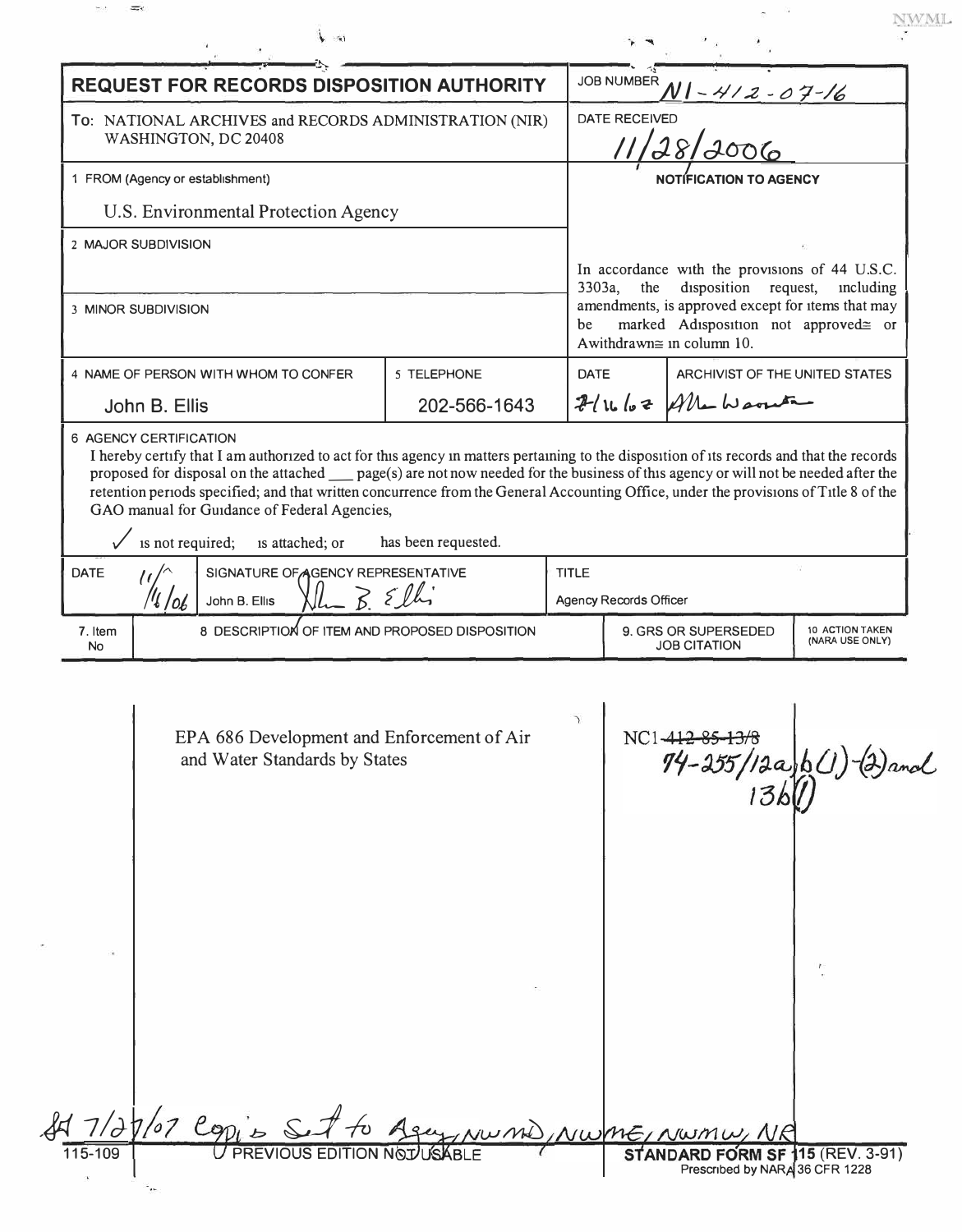# **EPA Records Schedule 686**

**Status:** Final, 02/29/2008

⊁a ka

**Title:** Development and Enforcement of Air and Water Standards by States

**Program:** Enforcement and Compliance Assurance

**Applicability:** Headquarters

**Function:** 108-025-08 - Compliance and Enforcement

#### **NARA Disposal Authority:**

This schedule authorizes the disposition of the record copy in any media (media neutral), excluding any records already in electronic form. Records designated for permanent retention must be transferred to the National Archives in accordance with NARA standards at the time of transfer.

•  $N1-412-07-16$ 

#### **Description:**

Contains records related to the development of air and water standards, including submission, progress, and status of clean air standards being enacted into law by states and territories and submitted to EPA for review and approval.

#### **Disposition Instructions:**

**Item a:** Air standards - Legal interpretations and opinions

Includes letters requesting legal interpretations and-opinions, copies of state acts or programs, regional office review and comments, and technical reviews.

- **Disposable**
- Close inactive records upon completion of the program.
- Destroy 12 years after file closure.

**Item b(1):** Water standards - Legal interpretations and opinions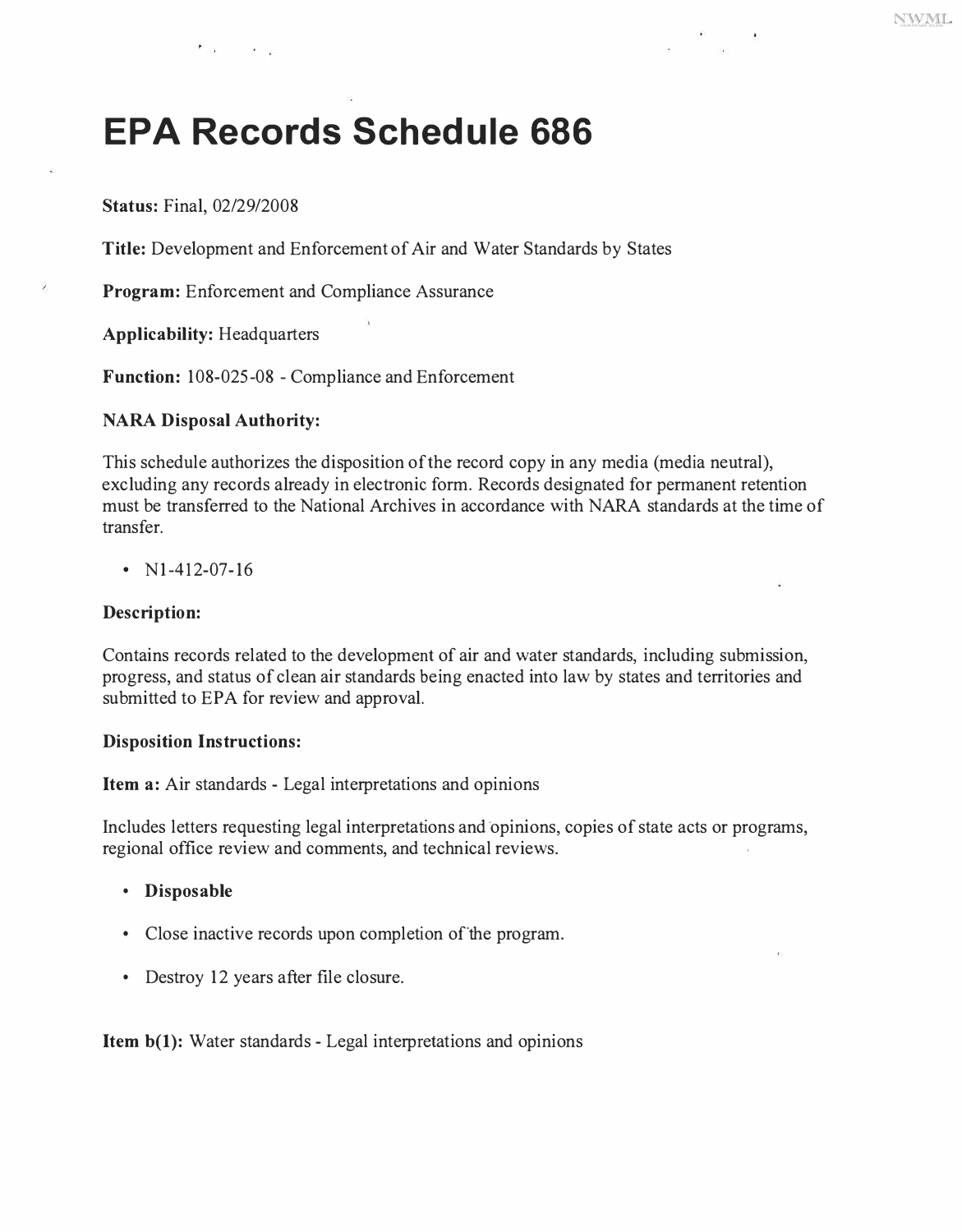Includes letters requesting legal interpretations and opinions, copies of state acts or programs, regional office reviews and comments, and technical reviews, letters to governors approving action by state to clean up a water body, press releases, state publications on pollution control directions to industry, and summaries of state action.

- **Disposable**
- Close inactive records upon completion of the program.
- Destroy 12 years after file closure.

 $x = -1$ 

**Item b(2)(a):** Water standards - Documents pertaining to waterways - Nonelectronic

Includes documents pertaining to the waterways within and bordered by the states, the industries within the states, activities of the states relative to the permit program, development of state clean water acts and agencies to monitor and enforce them, and cases referred by EPA to DOJ for action.

- **Permanent**
- Close inactive records at the completion or change in state permit program.
- Transfer to the National Archives 15 years after file closure.

**Item b(2)(b):** Water standards - Documents pertaining to waterways - Electronic

Includes documents pertaining to the waterways within and bordered by the states, the industries within the states, activities of the states relative to the permit program, development of state clean water acts and agencies to monitor and enforce them, and cases referred by EPA to DOJ for action.

- **Permanent**
- Close inactive records at the completion or change in state permit program.
- Transfer to the National Archives 5 years after file closure, with any related documentation and external finding aids, as specified in 36 CFR 1228.270 or standards applicable at the time.

**Item b(2)(c):** Water standards - Documents pertaining to waterways - Electronic copy of records transferred to the National Archives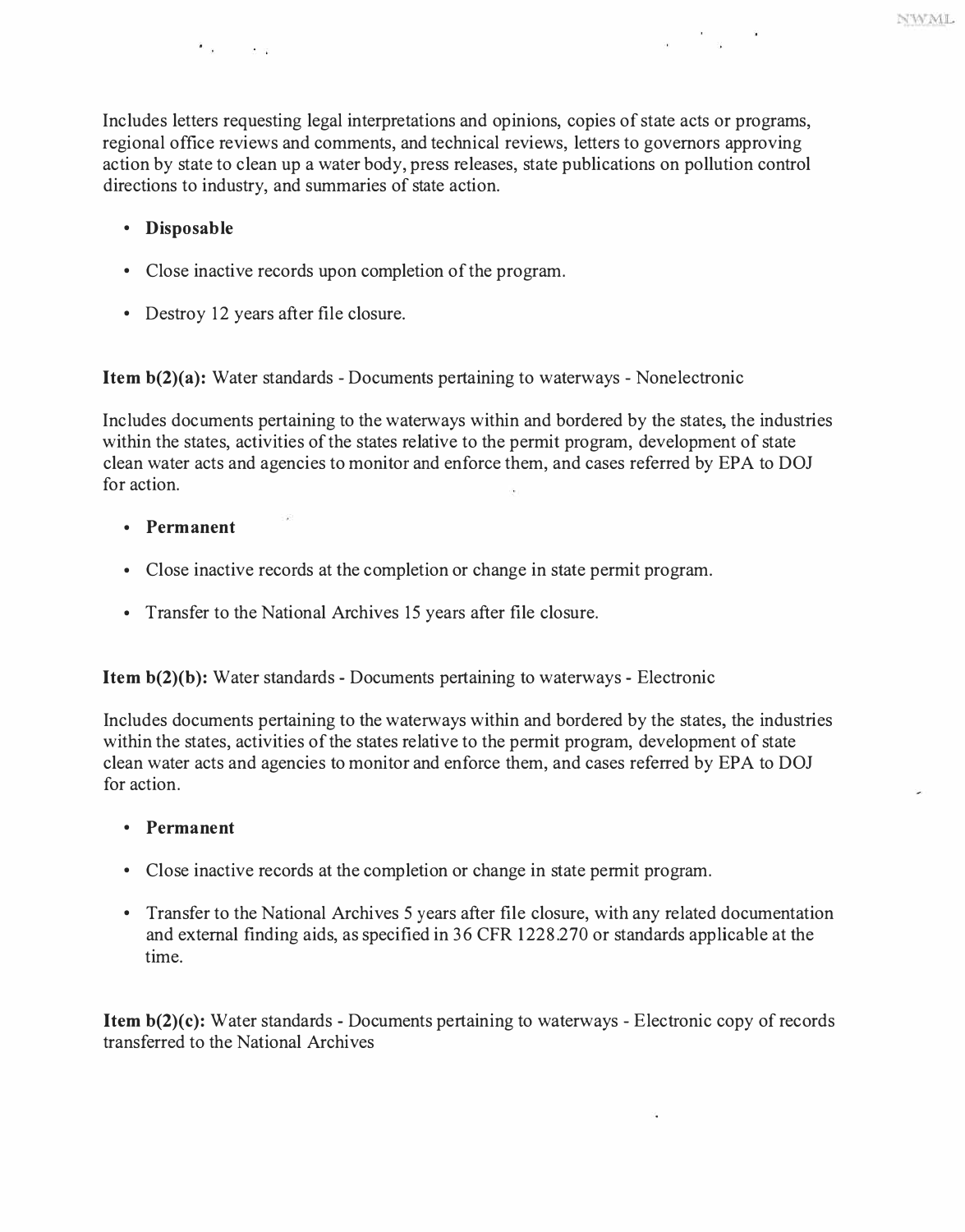$\frac{1}{\sqrt{2}}$ 

Includes documents pertaining to the waterways within and bordered by the states, the industries within the states, activities of the states relative to the permit program, development of state clean water acts and agencies to monitor and enforce them, and cases referred by EPA to DOJ for action.

### **• Disposable**

iv Ro

- Close file upon transfer to the National Archives.
- Delete after the electronic record copy is successfully transferred to the National Archives.

**Item b(3):** Water standards - Documents pertaining to interim program for controlling water pollutants

Includes documents and data relating to statement of program, analysis of state laws, interim authorization, various programs and authorities, and statements from Attorney General.

### **• Disposable**

- Close inactive records upon completion of the program.
- Destroy 20 years after file closure.

### **Guidance:**

Similar records maintained by the Office of General Counsel are scheduled as EPA 676 for development of enforcement and environmental standards by states. Other records related to operation of state programs include: EPA 203 for state oversight; EPA 204 for state program authorizations and approvals; and EPA 217 for state implementation plans (SIPS).

### **Reasons for Disposition:**

The disposition instructions have been rewritten as media neutral to allow for maintaining the record copy in EPA's electronic recordkeeping system. The retention has not changed.

The following changes were made in the 02/29/2008 version:

- Divided item  $b(2)$  into three subitems,  $b(2)(a)-b(2)(c)$ .
- Revised the titles of disposition items  $b(2)(a)-b(2)(c)$ .
- Revised the disposition instruction for item  $b(2)(c)$ .

Item c for electronic copies created with word processing and electronic mail applications deleted 08/23/2006 pursuant to NARA Bulletin 2006-04.